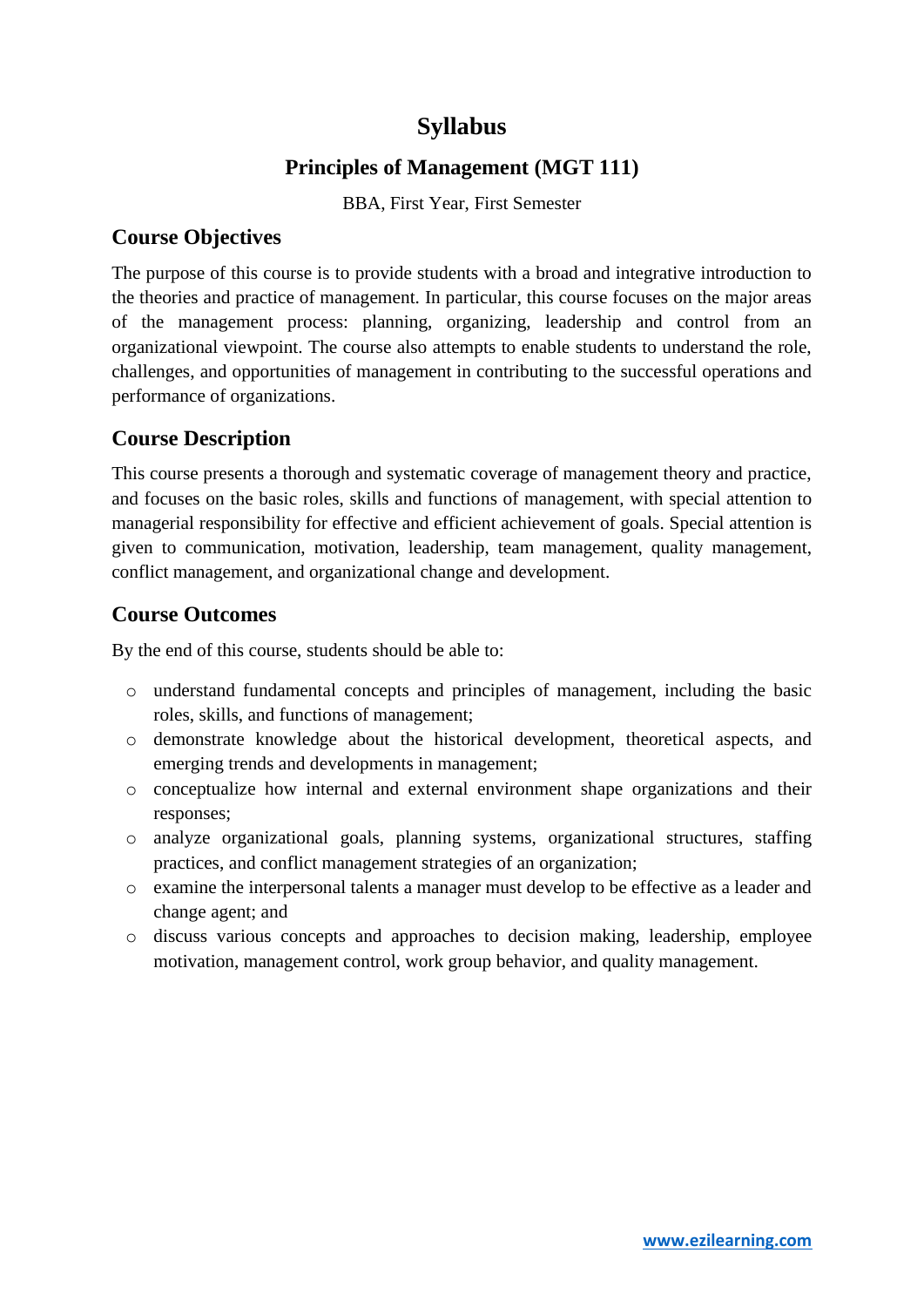# **Course Contents**

### Unit I: The Nature of Management **10 hours 10 hours**

*Introduction to Management:* Definition; Characteristics of management; Principles of management; Process and functions of management; Managerial hierarchy and levels; Managerial Skills and roles; Emerging issues and challenges for management.

*Management Theories:* The classical, behavioural, management science, systems, contingency, and contemporary perspectives on management.

**The Environmental Context of Management**: Concept; Organization-environment interface; Types and components of organizational environment; Emerging business environment in Nepal.

## Unit II: Planning and Decision Making **7 hours 7 hours**

*Organizational Goal Setting and Planning:* Organizational goals – purpose and functions; The planning function – planning system, methods, types, and steps in the planning process; Concept of strategic planning - situational analysis; Tools to aid strategic planning.

*Managerial Decision Making:* Concept; The decision making process; Types and conditions of decision making; Group decision making; Techniques to aid decision making.

## **Unit III: Organizational Structure and Staffing 10 hours**

*Organizational Structure and Design:* Principles, process, and approaches to organizing; Organizational design – major types; Departmentation; Authority, power and responsibility; Delegation and decentralization of authority; Informal organization; Emerging concepts in organizing and design.

*Staffing:* Concept, objectives, importance and components of staffing; Human resource management system.

### **Unit IV: Mobilizing Individuals and Groups 11 hours**

*Leadership:* Concept and functions; Leadership versus management; Qualities of good leadership; Leadership traits and styles; Approaches to leadership.

*Managing Work Teams:* Concept, importance, types, and formation of work groups; Team management – concept, types and strategy for effective team management; Organizational conflicts – concept, types, and sources; Conflict management strategies and techniques.

*Employee Motivation:* Concept and types; Theories of Maslow and Herzberg; Techniques of employee motivation.